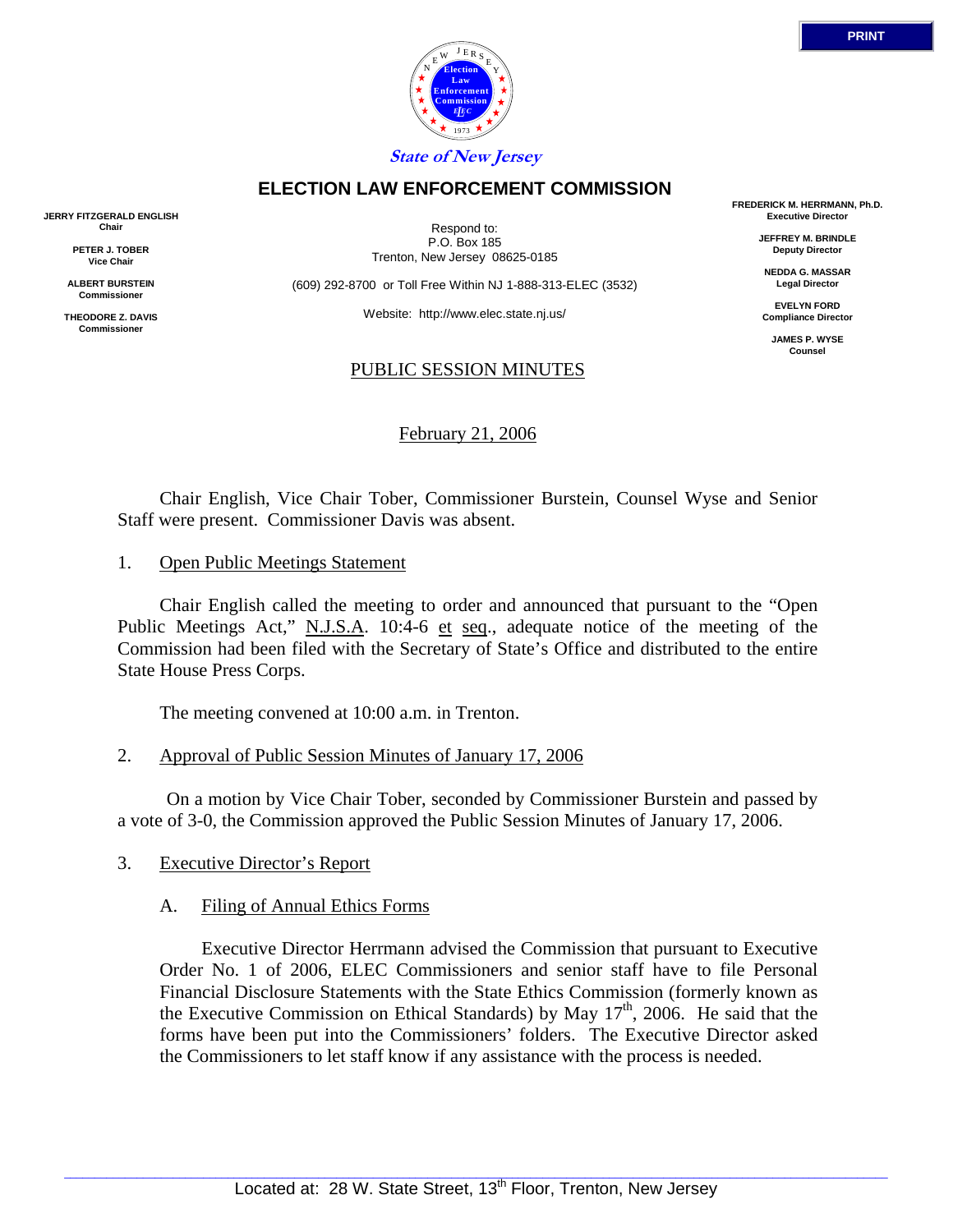#### B. Clean Elections Update

 According to the Executive Director, Legal Director Nedda Massar, Director of Special Programs Amy Davis, and he have continued to attend meetings of the Clean Elections Commission and provide technical assistance. Executive Director Herrmann noted that the Commission held two working sessions at the State House on January  $11<sup>th</sup>$  and January  $18<sup>th</sup>$ , 2006, as well as a press conference there on February  $7<sup>th</sup>$ , 2006, to release its Preliminary Report. The Executive Director mentioned that Chairman William E. Schluter kindly praised ELEC for its work on the program. He said that the Clean Elections Commission will continue to hold meetings for the next few months culminating in the release of a final report in May. The Executive Director added that it is anticipated that draft legislation will be part of that report.

 Executive Director Herrmann indicated that Legal Director Massar, Director Davis, and he also attended a Clean Elections Publicity Program at the Eagleton Institute of Rutgers University, on February  $10^{th}$ , 2006. At the session, a panel discussed ways in which information on this kind of a program could best be communicated to the public.

### C. Staff Activities

 Executive Director Herrmann noted that as part of an ongoing process to professionalize further the Commission's administrative operations, the Finance and Administration Section has created an exiting program for employees leaving ELEC service. He stated that a checklist form will expedite the process for departing employees by clarifying basic exiting activities. According to Executive Director Herrmann, because the size of the staff has greatly increased, it has become necessary to create more formal mechanisms to administer the agency. The Executive Director thanked Director of Finance and Administration Gary Alpert and his staff for their important work in this area.

 Executive Director Herrmann noted sadly that Assistant Review Officer Lindsey Kugel has left the Commission to further her education. He said that we all wish her well in her future teaching career in social studies. The Executive Director added that also leaving the staff was Computer Assistant Brian Tripp, whose temporary position expired.

 Executive Director Herrmann reported that on February 15, 2006, Assistant Compliance Officer Nancy Fitzpatrick spoke at a Christine Todd Whitman "Excellence in Public Service" Series Program held at Burlington County College. He said that she gave a general overview of the work of ELEC and gave a demonstration of the Commission's web site.

 Executive Director Herrmann advised the Commission that the Compliance Division has placed plain language explanations of the new lobbying laws and the professional political fundraiser law on the web site. He mentioned that user friendly pay-to-play information has also been placed there. According to the Executive Director, a fact sheet and plain language flow chart explain both the pay-to-play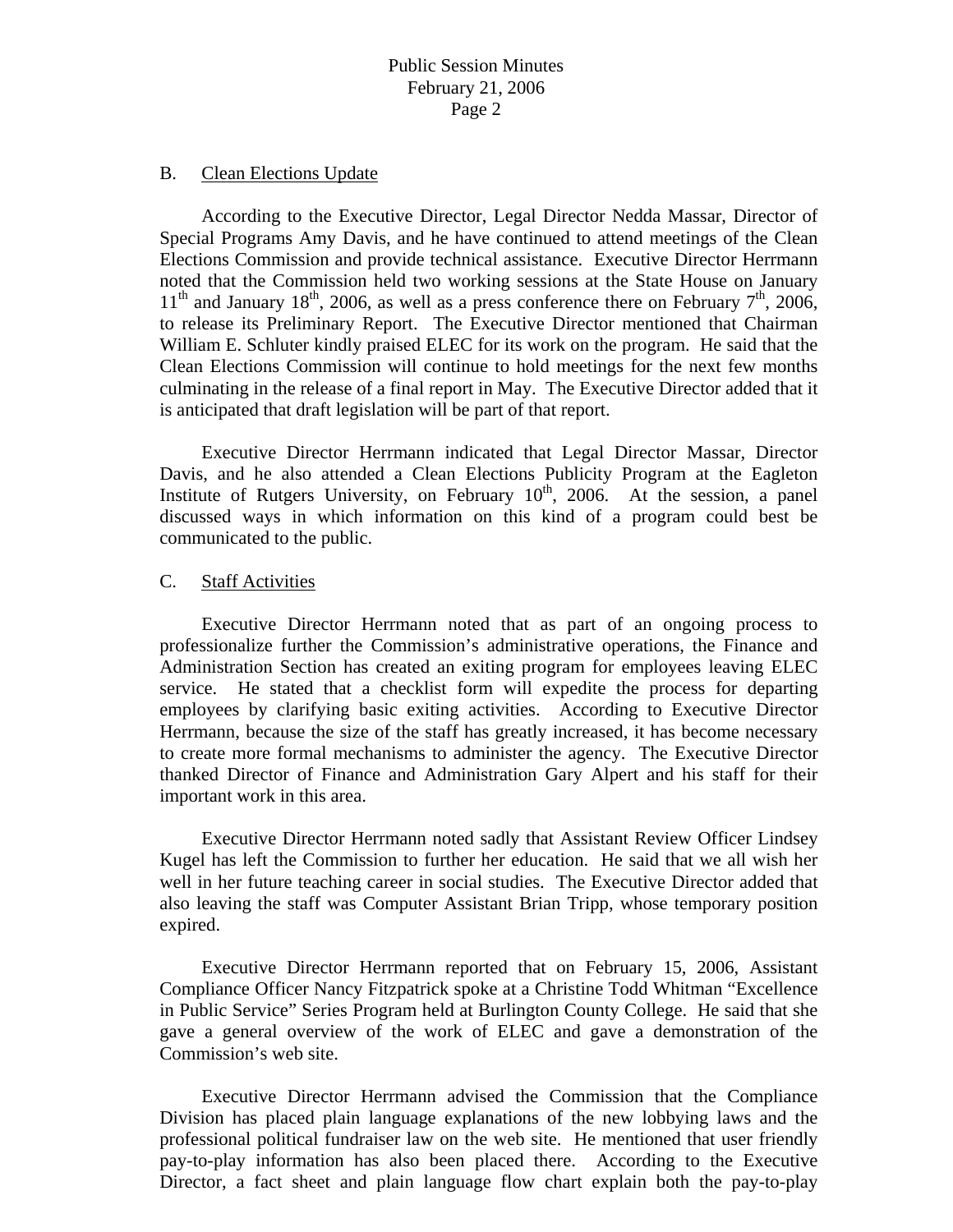# Public Session Minutes February 21, 2006 Page 3

Prohibition Law and the new pay-to-play Disclosure Law. Dr. Herrmann informed the Commission that staff is working with the Department of Community Affairs (DCA) to train local public officials in these new programs. Executive Director Herrmann announced that the Special Programs Section will be responsible for administering ELEC's pay-to-play responsibilities. He said that plain language explanations on the web and other compliance efforts are valuable tools in promoting a wider public and media understanding of the new laws for which ELEC is responsible.

 Executive Director Herrmann reported that former ELEC Chair Judge Ralph V. Martin called him to say how much he enjoyed reading White Paper Number 18, Local Campaign Finance: An Analysis of Trends in Communities Large and Small. The Executive Director added that on January  $23<sup>rd</sup>$ , 2006, the Daily Record ran a feature story on the White Paper emphasizing that municipal candidates had doubled their campaign spending over the past decade and spent more to get elected than legislative candidates. According to Executive Director Herrmann, the next day, the Curtis and Kuby show on WABC-Radio in New York City also highlighted the study and that, moreover, the national newsletter, Election Administration Reports, ran a story commenting on the paper too.

 Finally, Executive Director Herrmann reported that senior staff has been spending a great deal of time training our new junior staff members. The Executive Director added that although the quality of our new staff is excellent, there is a natural learning curve with which the older staff is dealing. He stated that all of our new personnel are involved with line activities and are progressing well in the development of new skills.

## D. Spring Meeting Schedule

- March 21, 2006 (Gubernatorial Public Financing Debate Hearing) at 10:00 a.m. in Trenton; and,
- April 18, 2006 (Gubernatorial Public Financing Hearing on other issues) at 11:00 a.m. in Trenton.

## 4. Resolution to go into Executive Session

 On a motion by Commissioner Burstein, seconded by Vice Chair Tober and passed by a vote of 3-0, the Commission resolved to go into Executive Session to discuss anticipated litigation and the following matters, which will become public as follows:

- A. Final Decision Recommendations in violation proceedings which will not become public. However, the Final Decisions resulting from those recommendations will become public not later than seven business days after mailing to the named respondents.
- B. Investigative Reports of possible violations, which reports will not become public. However, any complaint generated as the result of an Investigative Report will become public not later than seven business days after mailing to the named respondents.